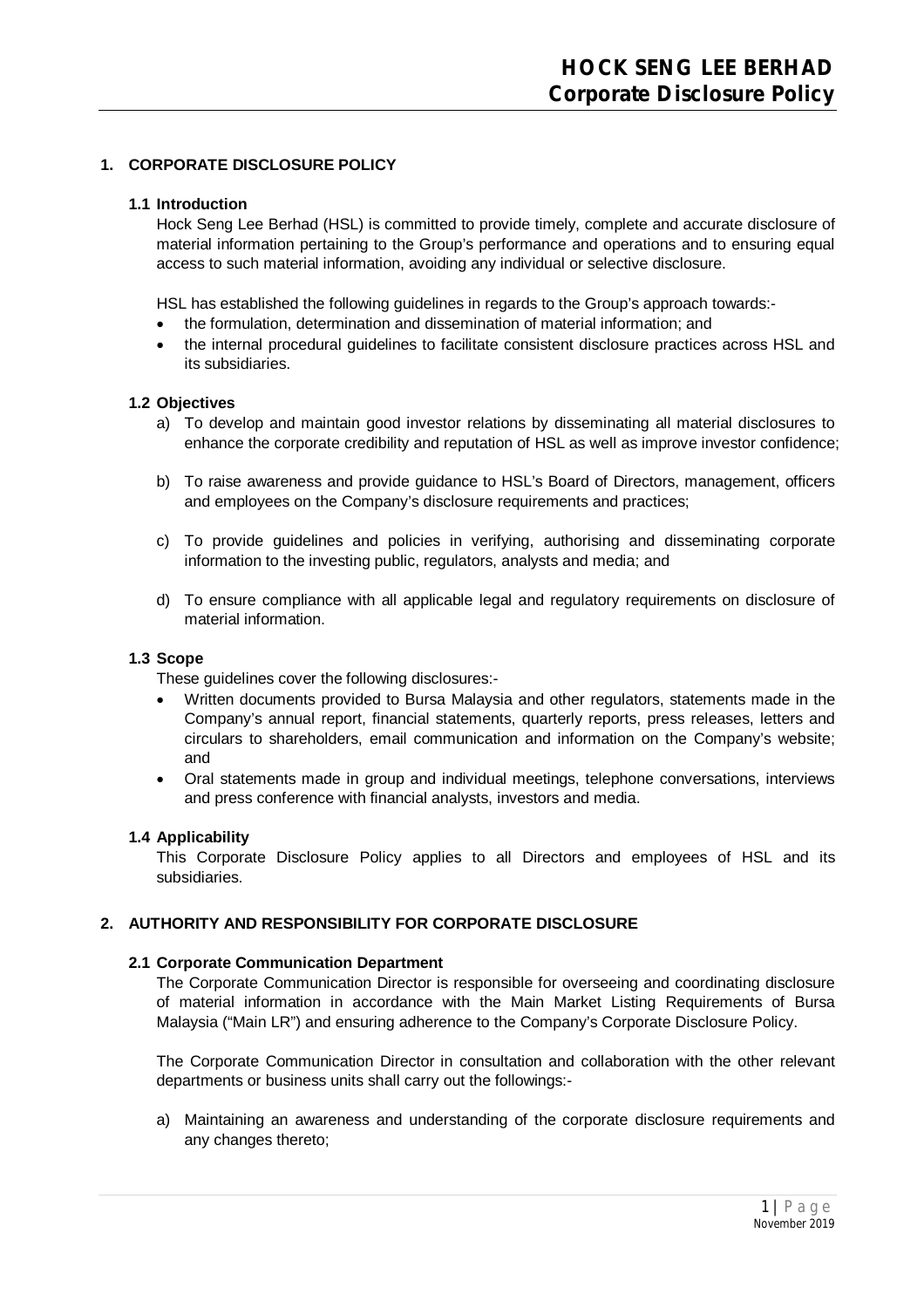- b) Ascertaining whether corporate developments, transactions and other events constitute material information and if so, ensuring the procedures outlined in the Corporate Disclosure Policy are fully adhered to; and
- c) Implementing and monitoring compliance with the Corporate Disclosure Policy, reviewing any violations, imposing appropriate consequences undertaking remedial actions.

## **2.2 Authorized Spokespersons**

- a) The Chairman, Managing Director ("MD"), Executive Director–Procurement and Corporate Communication Director are designated as the authorized spokespersons of HSL. Others within the Company may be designated by the MD to speak on behalf of the Company in regards to limited and specific communication only.
- b) An authorized spokesperson may, from time to time, respond to specific inquiries from the investment community or media. However, he/she shall not disclose material information that has not been previously made public.
- c) Employees who are not authorized spokespersons shall refer all enquiries from the financial community, shareholders and media to the Corporate Communication Director or Company Secretaries.
- d) The Corporate Communication Director is responsible for scheduling and developing communications and presentations for all meetings with financial analysts, the media and the investing public.

## **3. PROCEDURES AND PRACTICES ON CORPORATE DISCLOSURE**

## **3.1 Material information**

- (a) Material information is any information about the Group which is reasonably expected to have a material effect on:
	- i. the market price, value or market activity of the Company's securities; or
	- ii. the decision of a shareholder or an investor in determining his/her choice of action in transacting the share of the Company.
- (b) In determining the materiality of an event, the Company shall seek guidance from the Main LR.
- (c) Determining materiality can be subjective and the Company will carefully assess the likely effect of the information on the share price, scope of activities and financial position or performance of the Company's securities, in addition to whether the circumstances or events are measurable and trigger the materiality thresholds in the percentage ratio calculation method set out in the Main LR.

## **3.2 Maintaining confidentiality of information**

The Company will only withhold material information from the public under the following exceptional circumstances:-

- (a) When disclosure would prejudice the ability of the Company to pursue its corporate objectives;
- (b) When the facts are in a state of flux and a more appropriate moment for disclosure is imminent;
- (c) Where the company or securities laws restrict such disclosures.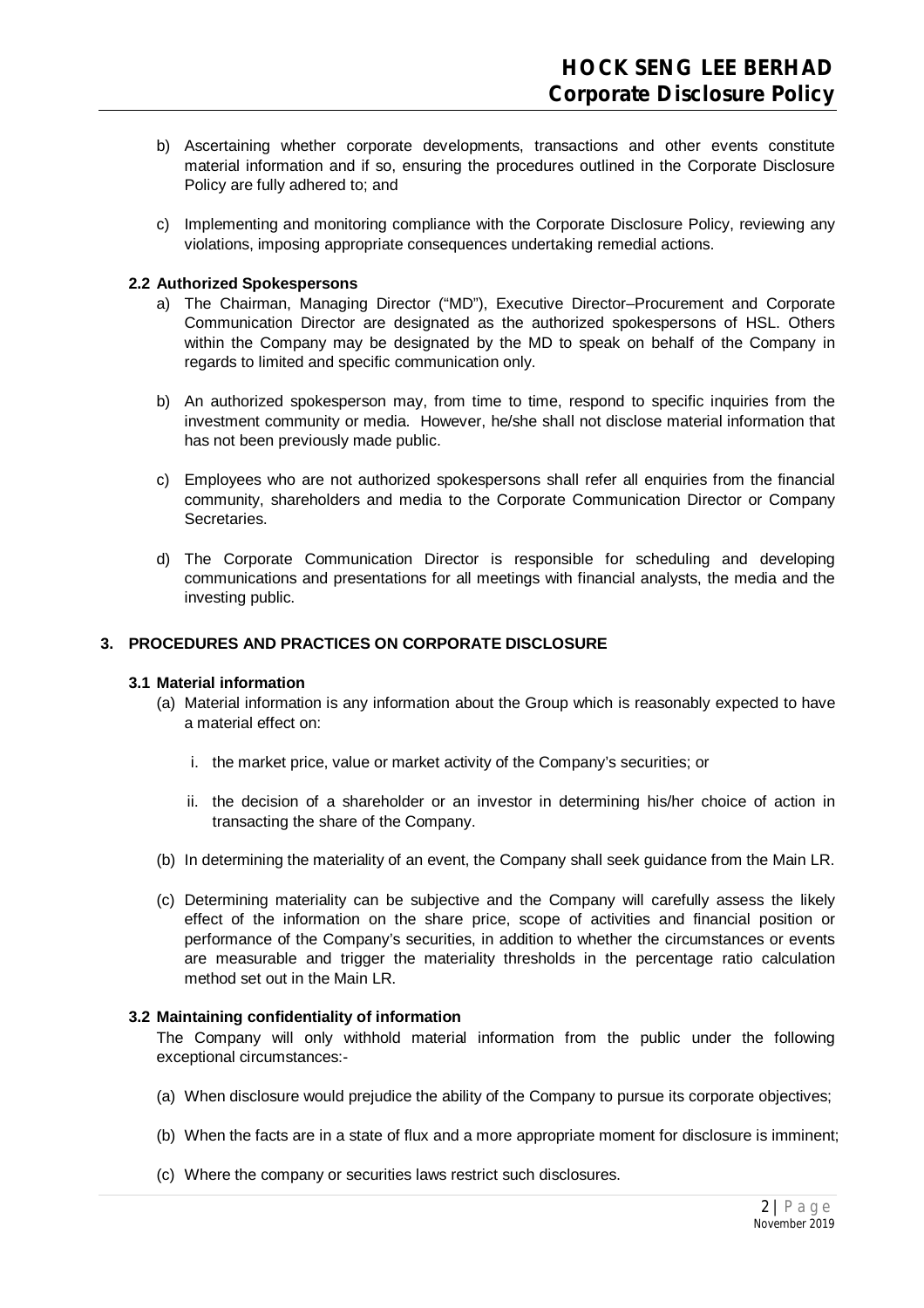If material information is being withheld, the Company will ensure that confidentiality is maintained at all times. Anyone privy to the confidential material information shall not divulge the information to anyone else except as is essential in the course of business. If confidentiality of material information is lost or cannot be maintained, the Company will immediately announce the information to Bursa Malaysia.

Each employee should refer to the Code of Ethics and Conduct for guidance to help protect confidentiality and prevent leakage or misuse of confidential information. In certain circumstances, the Company may provide material information which is not publicly available to third parties such as auditors, bankers, lawyers or financial advisors, who require such information to properly execute their mandate. In these circumstances, unless there are adequate existing legal protections, the Company will require the execution of non-disclosure and confidentiality agreements by these persons.

#### **3.3 Significant corporate development**

- (a) It is essential that the authorized spokespersons are fully aware of all the Group's major developments that may have an impact on the disclosure process.
- (b) It is the responsibility of the relevant corporate departments and business units to keep the authorized spokespersons, Corporate Affairs and Corporate Secretarial teams fully apprised of all major developments in the Group so as to facilitate determination of materiality, appropriateness and timing for disclosure of such material information, or a decision to maintain confidentiality of such material information;

#### **3.4 Procedures for Disclosure of Material Information**

- (a) The Corporate Communication Director and/or Company Secretaries or the appointed investment banker will draft the announcement in consultation with the Managing Director.
- (b) The Corporate Communication Director and/or Company Secretaries shall initiate a due diligence exercise involving relevant departments or business units to verify the accuracy of all data and information contained in the announcement and press release.
- (c) All announcements and related press releases shall be approved by the Board before release to Bursa Malaysia and media.
- (d) The Corporate Secretarial department will administer all announcements to Bursa Malaysia at the appropriate time.
- (e) Announcements which are to be released to the media will be administered by the Corporate Communication Department at the appropriate time.
- (f) If the MD determines that it would assist in having the information better understood and widely disseminated, the Company may request Bursa Malaysia for a suspension in the trading of the Company's securities, so that an announcement can be made during trading hours.
- (g) Once an announcement has been released to Bursa Malaysia, a press release may be circulated to all major newspapers, unless the announcement is of a minor or administrative event. In addition, the announcement and press release will be made available on the Company's website.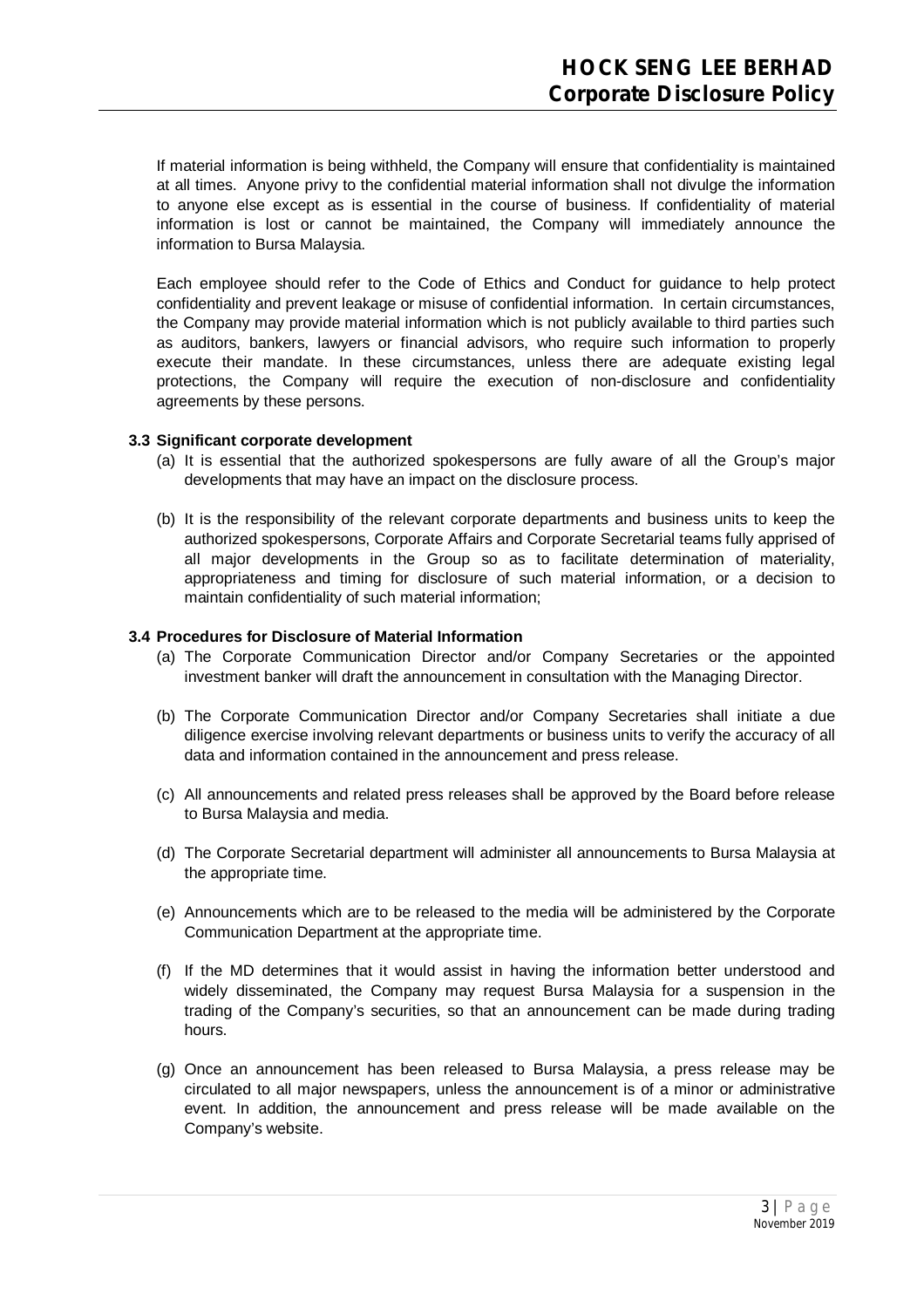(h) After public dissemination, announcements and press releases will be monitored by the Corporate Affairs Department to ensure accurate media reporting and will take corrective measures, if necessary.

# **3.5 Financial Reports and Annual General Meeting**

Quarterly Reports on interim financial results will be issued to Bursa Malaysia on the day of approval by the Board, in the format required by Bursa Malaysia.

The Corporate Communication Director shall coordinate the production of the Annual Report including the design, layout, printing and dispatch. The Finance Department is responsible for the financial statements, notes and related information. The Company Secretaries are responsible for compliance with regulations.

The Annual General Meeting is an important forum. The Directors value the opportunity to meet shareholders and to provide them with a better understanding of the Company's affairs. As such, the meeting will be conducted in a manner which permits reasonable enquiry, and the Company will endeavour to provide shareholders with all relevant factual information.

## **3.6 Clarification, confirmation or denial of market rumours or report**

- (a) Whenever the Company becomes aware of any rumours or report, the Company will make due inquiry to ascertain whether:
	- i) the rumor or report contains undisclosed material information; and
	- ii) immediate disclosure is required to clarify, confirm or deny the rumour or report through an announcement to Bursa Malaysia.
- (b) In the case of a rumour or report containing erroneous material information, the Company will immediately make an announcement to Bursa Malaysia to deny or clarify the rumour or report and to provide sufficient supporting information.
- (c) In the case of a rumour or report containing material information that is correct, an announcement setting forth the facts will be announced to Bursa Malaysia.
- (d) In the case of any unusual market activity or price movement, the Company will carry out a due enquiry to determine the cause and issue a clarifying statement to Bursa Malaysia, where necessary.
- (e) In general, the Company will take a proactive approach in addressing rumours or reports or any unusual market activity so as to minimize any uninformed speculation and to promote orderly trading of its securities.

## **3.7 Communications with Financial Analysts, the Media and the Investing Public**

- (a) In dealing with financial analysts, the media and the investing public, the authorized spokespersons shall provide factual, non-speculative and not undisclosed material information relating to its business, operations or financial performance.
- (b) The Company will take action to immediately announce to Bursa Malaysia any non-public information which has been inadvertently disclosed during meetings with financial analysts, the media or the investing public.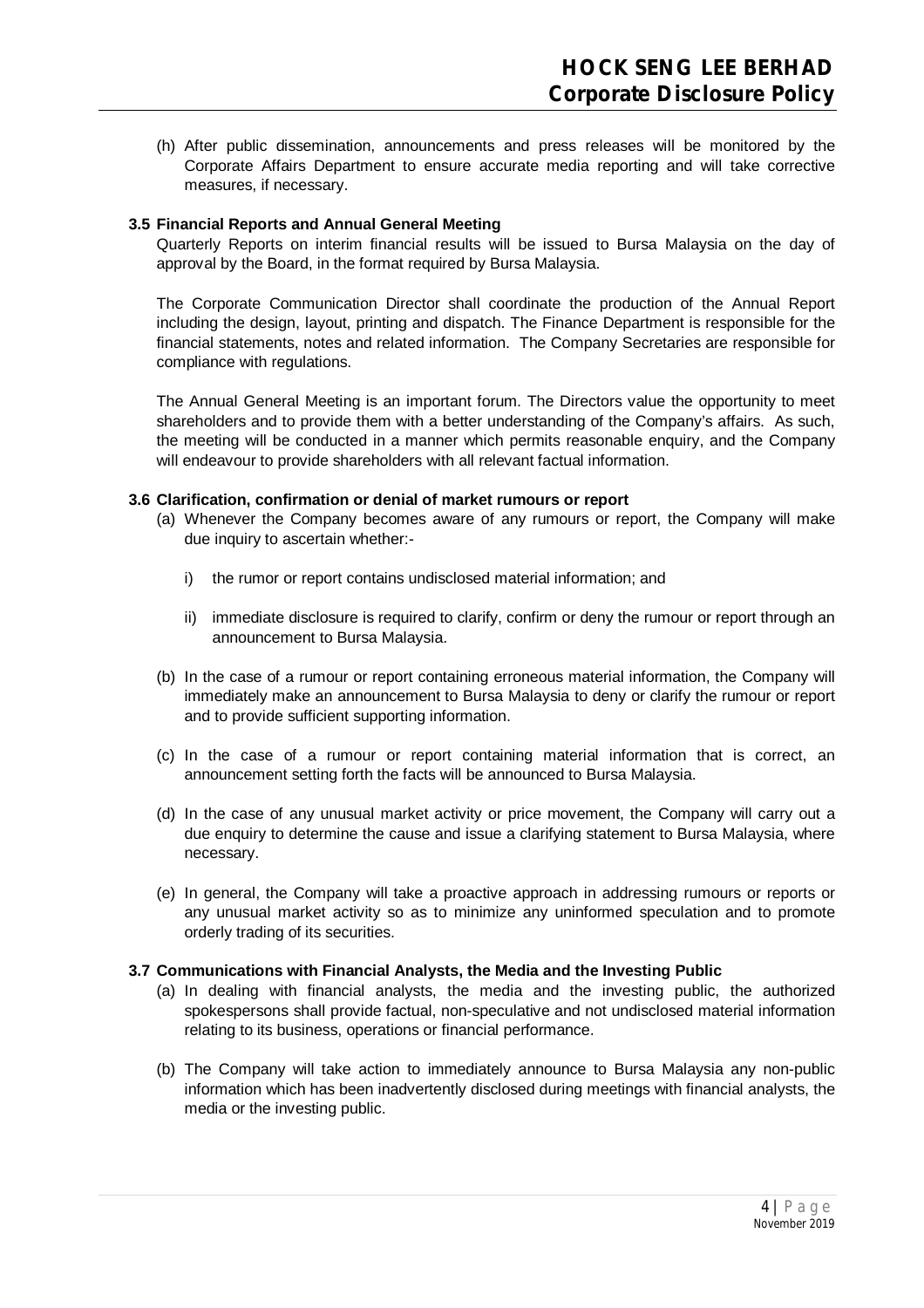- (c) The Company does not discriminate among recipients of information and will provide the same information to both financial analysts and individual investors when requested. The Company will not provide specific "bottom-line" financial expectations for the Company.
- (d) The Company will not comment on opinions made by analysts except where a factual error is made.
- (e) The Company may be requested to verify or review factual information and to validate assumptions. The authorized spokesperson will give ONLY verbal guidance in these situations, and such comments will be limited to pointing out factual errors or inaccuracies or omissions with reference to publicly available information. The Company will not endorse any analyst's report nor will it influence the opinion or conclusion of an analyst.
- (f) The Company may provide forward-looking information, such as prospects to the investing public to assist in the evaluation of the Group and its future performance provided that it is not undisclosed material information. However, it will not provide any prediction on future earnings. Any information provided will be consistent with and complementary to information that has been otherwise provided via timely disclosure documents such as annual reports, news releases, quarterly reports, etc.
- (g) Any document containing forward-looking information will be accompanied by a disclaimer cautioning the reader that there are risks and uncertainties that can cause actual results to differ materially from what is indicated in the document. When making oral forward-looking statements, reasonable care will be taken to also include appropriate reference to such risks and uncertainties in the discussion.
- (h) A record of all briefings, including handouts will be maintained by the Corporate Affairs Department.

## **3.8 The Company's Website**

- (a) The Company's website (www.hsl.com.my) provides an avenue for shareholders and the investing public to access information pertaining to the Group.
- (b) All disclosure and material information documents of interest to investors will be made available and accessible by the public on the website as soon as they are released to the public.
- (c) The Corporate Communication Department is responsible for ensuring that the information contained in the website is accurate and kept up-to-date. Any material change in information must be updated within 24 hours.

## **3.9 Corporate advertisement and marketing material**

The Corporate Communication Director is responsible for monitoring and approving corporate advertising as well as marketing materials to ensure statements are accurate.

## **3.10 Restriction on Insider Trading**

- (a) Any person who has access to material information of the Group, its financial condition and its operations, is regarded as an insider. Material information which is in the possession of an Insider and has not been disclosed to the investing public is Inside Information.
- (b) Insiders may not deal in the Company's securities while in possession of Inside Information, nor may they pass on that information or provide investment advice to another person who is dealing in the Company's securities.